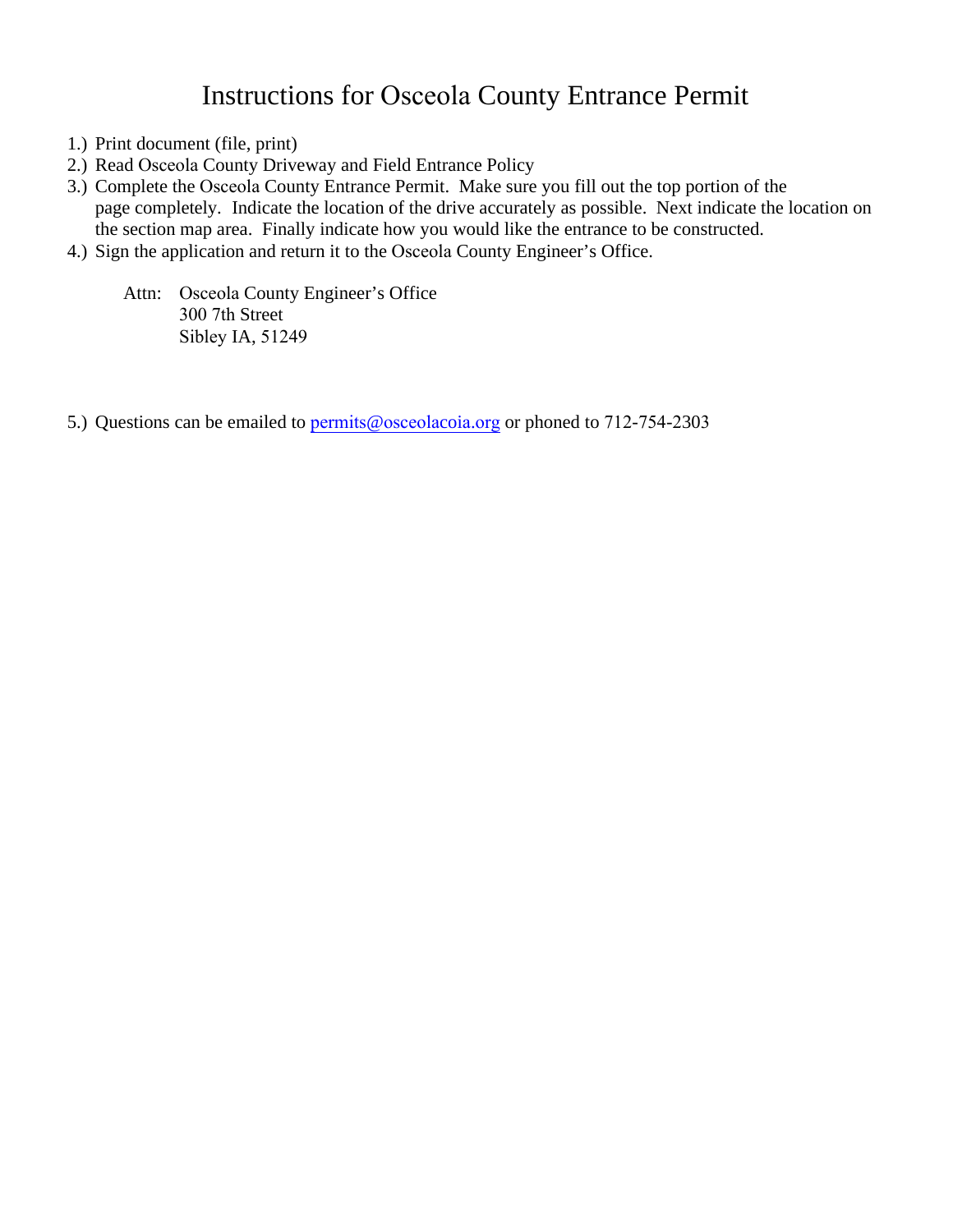(This page left blank intentionally)

**Osceola County Entrance Permit Policy** Page 2 of 2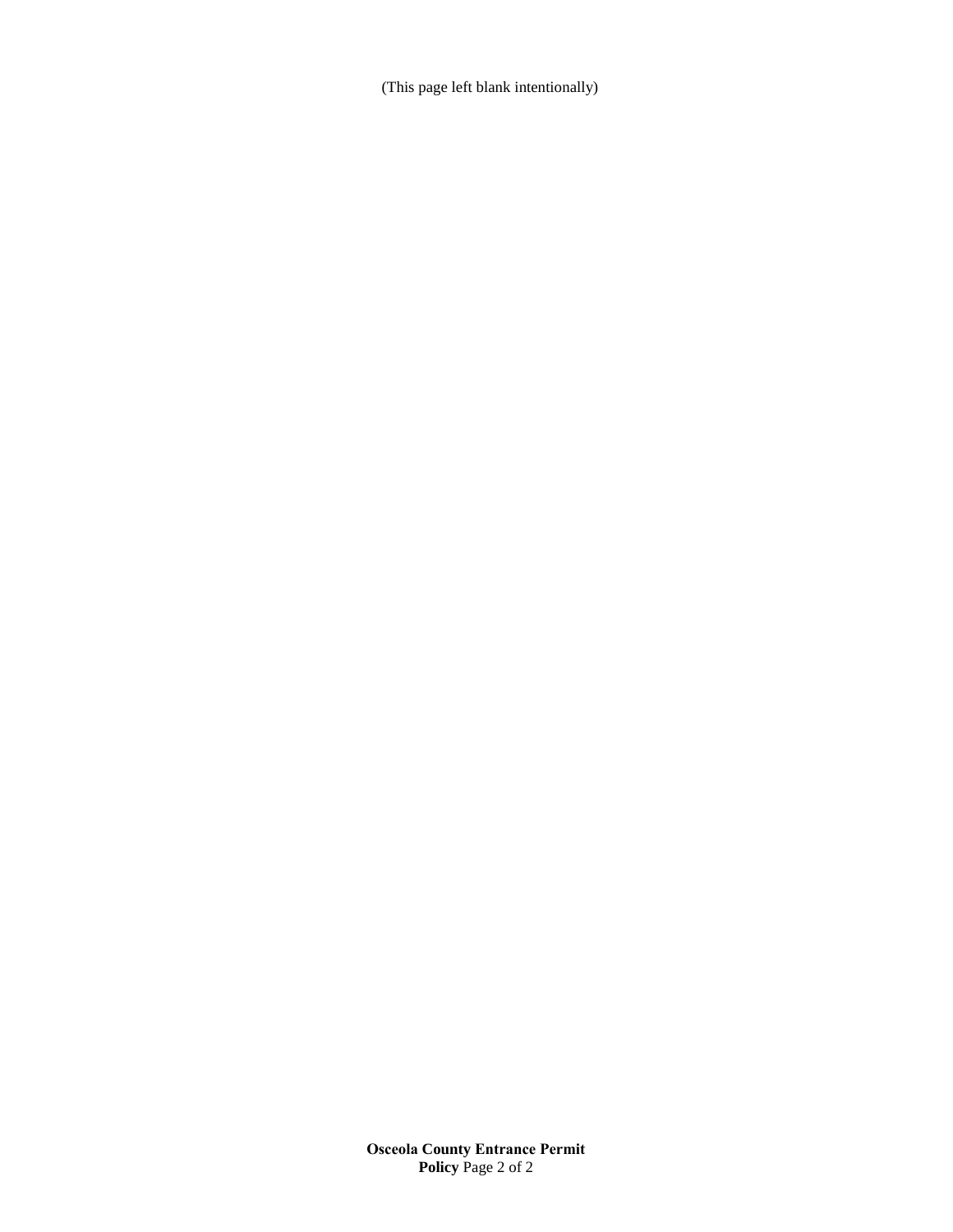|  | OSCEOLA COUNTY ENTRANCE PERMIT |  |
|--|--------------------------------|--|
|  |                                |  |

Date\_\_\_\_\_\_\_\_\_\_\_\_\_\_\_\_\_\_\_\_\_\_\_\_\_\_\_\_\_\_

Application for permit to [ ] construct or [ ] widen (Check one) entrance from private property to secondary road or secondary road extension.

| (Owner of Record/Farm Manager/(Tenant signature will not work)                                                                                                                                                                                                                                                                                                                                                                                                                                                                                                                                          |
|---------------------------------------------------------------------------------------------------------------------------------------------------------------------------------------------------------------------------------------------------------------------------------------------------------------------------------------------------------------------------------------------------------------------------------------------------------------------------------------------------------------------------------------------------------------------------------------------------------|
| (if different from applicant)                                                                                                                                                                                                                                                                                                                                                                                                                                                                                                                                                                           |
| A permit is hereby requested to <i>construct</i> or <i>widen</i> a [ ] field, [ ] farm, [ ] residential, or [ ] commercial (Check one)                                                                                                                                                                                                                                                                                                                                                                                                                                                                  |
| The proposed entrance is located <u>entering</u> feet (direction) from the corner. Section corner.                                                                                                                                                                                                                                                                                                                                                                                                                                                                                                      |
|                                                                                                                                                                                                                                                                                                                                                                                                                                                                                                                                                                                                         |
|                                                                                                                                                                                                                                                                                                                                                                                                                                                                                                                                                                                                         |
| St.                                                                                                                                                                                                                                                                                                                                                                                                                                                                                                                                                                                                     |
| [ ] The applicant desires to have a contractor construct the entrance.<br>[ ] The applicant desires Osceola County Road Department to<br>Ave.<br><b>NORTH</b>                                                                                                                                                                                                                                                                                                                                                                                                                                           |
| The applicant agrees that if granted a permit, the above-described entrance will be constructed in accordance with<br>Osceola County's Driveway and Field Entrance Policy. (Shown on backside of this form). Applicant further agrees to<br>reimburse Osceola County for any and all of costs associated with this entrance work promptly after receiving                                                                                                                                                                                                                                               |
|                                                                                                                                                                                                                                                                                                                                                                                                                                                                                                                                                                                                         |
| (Applicant)                                                                                                                                                                                                                                                                                                                                                                                                                                                                                                                                                                                             |
|                                                                                                                                                                                                                                                                                                                                                                                                                                                                                                                                                                                                         |
| <b>Comments:</b>                                                                                                                                                                                                                                                                                                                                                                                                                                                                                                                                                                                        |
| The proposed entrance (will or will not) require a culvert pipe.<br>If required, the culvert pipe shall be _____________ linear feet of ___________ inch diameter.<br>Actual pipe length ____________ feet $@$ \$ ___________ per foot = \$<br>$\begin{picture}(25,20) \put(0,0){\line(1,0){10}} \put(15,0){\line(1,0){10}} \put(15,0){\line(1,0){10}} \put(15,0){\line(1,0){10}} \put(15,0){\line(1,0){10}} \put(15,0){\line(1,0){10}} \put(15,0){\line(1,0){10}} \put(15,0){\line(1,0){10}} \put(15,0){\line(1,0){10}} \put(15,0){\line(1,0){10}} \put(15,0){\line(1,0){10}} \put(15,0){\line(1$<br>s |
|                                                                                                                                                                                                                                                                                                                                                                                                                                                                                                                                                                                                         |